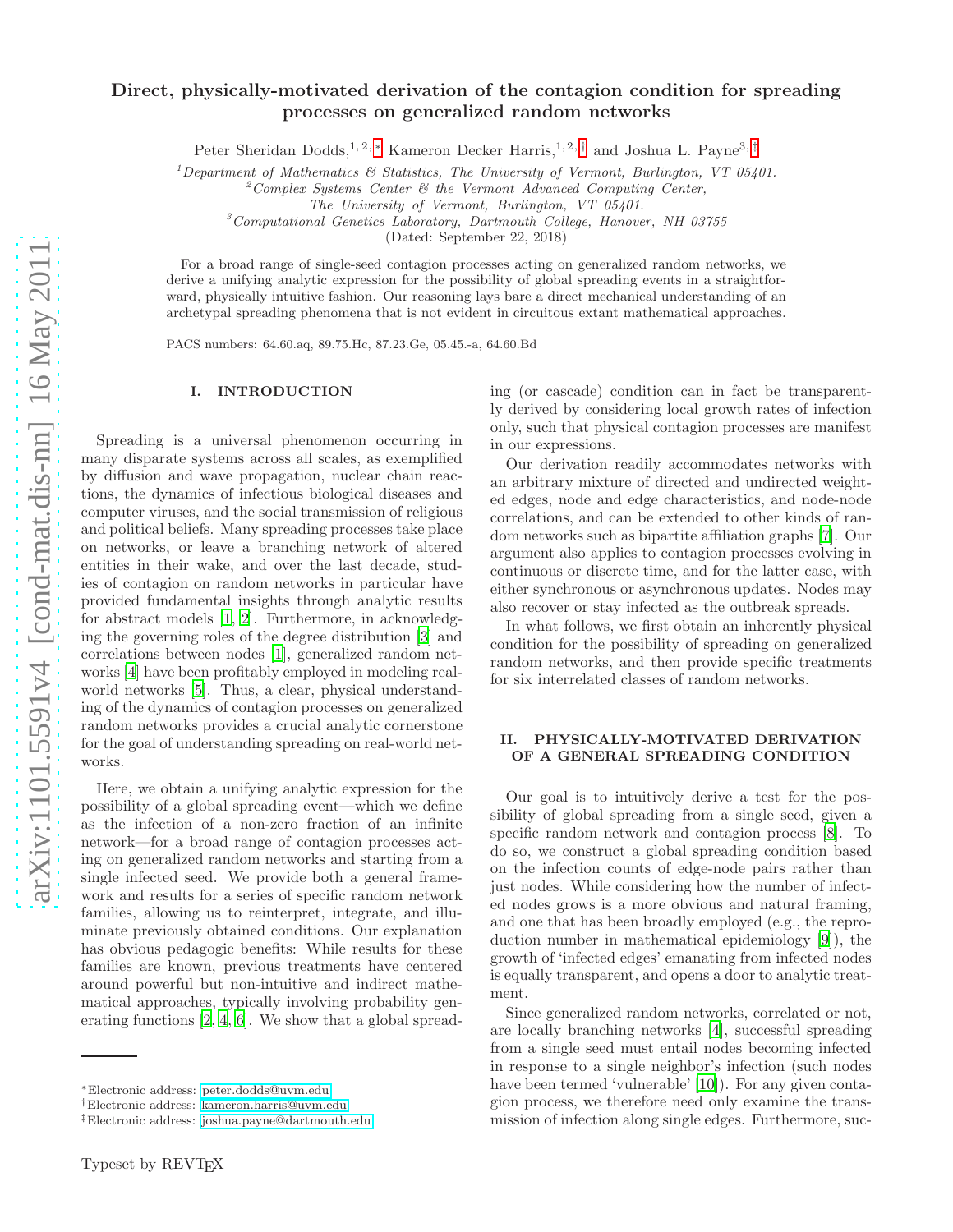

<span id="page-1-0"></span>FIG. 1: (Color online) Schematic showing an infection potentially spreading from node-edge pair  $\vec{\alpha}' = (\nu', \lambda')$  to node-edge pair  $\vec{\alpha} = (\nu, \lambda)$ .

cessful spreading leads to exponential growth on random networks when one infected edge, on average, generates more than one new infected edge.

In Fig. [1,](#page-1-0) we provide a schematic of the spread of a contagious element through a random network. We frame our analysis around the probability that an edge of type  $\lambda'$  'infects an edge' of type  $\lambda$  through a node of type  $\nu$ , where by type, we mean individual characteristics such as node or edge age, node degree, edge direction, edge weight, hidden variables, etc. As shown in Fig. [1,](#page-1-0) a  $\nu'$ node is already infected due to a  $\lambda''$  edge and is consequently signalling its infection to its neighbors. In particular, the  $\lambda'$  edge communicates the infection of the  $\nu'$ node to the  $\nu$  node and thereby potentially to the marked  $\lambda$  edge. For an infection to spread, we must account for all possible edge-edge transitions incorporating the probability of their occurrence based on (1) network structure and (2) the nature of the spreading process. Our framing leads us to identify node-edge pairs as the key analytic components, as indicated in Fig. [1,](#page-1-0) and we write  $\vec{\alpha} = (\nu, \lambda)$  and  $\vec{\alpha}' = (\nu', \lambda').$ 

We first consider contagion processes with discrete time updates and one-shot infection chances. By oneshot, we mean that once a node becomes infected, it has one time step to infect its neighbors (excluding the node which infected it), after which no infection can be transmitted. We argue that the growth of the expected number of type  $\vec{\alpha}$  node-edge pairs first infected at time t,  $f_{\vec{\alpha}}(t)$ , follows an exponential growth equation:

$$
f_{\vec{\alpha}}(t+1) = \sum_{\vec{\alpha}'} R_{\vec{\alpha}\vec{\alpha}'} f_{\vec{\alpha}'}(t), \qquad (1)
$$

where  $R_{\vec{\alpha}\vec{\alpha}'}$  is what we will call the 'gain ratio matrix', and which possesses a three-part form:

<span id="page-1-1"></span>
$$
R_{\vec{\alpha}\vec{\alpha}'} = P_{\vec{\alpha}\vec{\alpha}'} \bullet k_{\vec{\alpha}\vec{\alpha}'} \bullet B_{\vec{\alpha}\vec{\alpha}'}.
$$
 (2)

The first term  $P_{\vec{\alpha}\vec{\alpha}'}$  represents the conditional probability that a type  $\lambda'$  edge emanating from a type  $\nu'$  node leads to a type  $\nu$  node. The middle element  $k_{\vec{\alpha} \vec{\alpha}'}$  is the number of type  $\lambda$  edges emanating from nodes of type  $\nu$ , excluding the incident type  $\lambda'$  edge arriving from a type  $\nu'$  node. The last term  $B_{\vec{\alpha}\vec{\alpha}'}$  represents the probability that a type  $\nu$  node is infected by a single infected type  $\lambda'$  link arriving from a neighboring node of type  $\nu'$  (the potential recovery of the infected  $\nu'$  type node is incorporated in  $B_{\vec{\alpha}\vec{\alpha}'}$ ). The first and second elements encode the network's structure, while the third represents the spreading phenomenon, and each term's dependence on  $\vec{\alpha}$  and  $\vec{\alpha}'$  may be none, part, or whole. In Eq. [\(2\)](#page-1-1) and below, we use the symbol '•' to make clear the composition of the three pieces of the gain ratio matrix.

We can now state the global spreading condition for spreading from a single seed on arbitrarily correlated random networks with discrete time update: the largest eigenvalue of the gain ratio matrix  $\mathbf{R} = [R_{\vec{\alpha} \vec{\alpha}'}]$  must exceed unity, i.e.,

<span id="page-1-2"></span>
$$
\sup\left\{ \left|\mu\right|:\mu\in\sigma\left(\mathbf{R}\right)\right\} >1\tag{3}
$$

where  $\sigma(\cdot)$  indicates eigenvalue spectrum.

Next, we can easily accommodate other types of contagion processes by computing the number of nodes infected a distance d away from the seed rather than as a function of time. The infection probability  $B_{\vec{\alpha}\vec{\alpha}'}$  is then computed over all time and is interpreted as the probability that a node of type  $\nu$  is eventually infected by edge  $\lambda'$ . We now more generally write  $f_{\vec{\alpha}}(d+1)$  =  $\sum_{\vec{\alpha}'} R_{\vec{\alpha}\vec{\alpha}'} f_{\vec{\alpha}'}(d)$ , with  $B_{\vec{\alpha}\vec{\alpha}'}$ 's role altered and we see that the same global spreading condition arises. Therefore, Eq. [\(3\)](#page-1-2) applies for contagion processes for which time is continuous or discrete, where nodes may recover, etc., all providing we can sensibly compute  $B_{\vec{\alpha}\vec{\alpha}'}$  [\[11](#page-4-7)].

# III. APPLICATION TO UNDIRECTED, DIRECTED, AND MIXED RANDOM NETWORKS

We now apply our argument to six interrelated classes of random networks, connecting to existing results in the literature. We consider networks with arbitrary degree distributions, mixtures of undirected and directed edges, and node-node correlations based on node degree. Our general global spreading condition takes on specific forms for these networks which are worth deriving individually. We summarize the resulting global spreading conditions in Tab. [I.](#page-2-0)

We generally follow the approach of Boguñá and Serrano [\[2\]](#page-3-1), who provided a formulation for degree-correlated random networks with mixed undirected and directed edges. We represent nodes by a degree vector  $\vec{k}$  =  $[k_{\rm u} \, k_{\rm i} \, k_{\rm o}]^{\rm T}$  where the entries are, respectively, the number of undirected (or bidirectional) edges between a node and its neighboring nodes; the number of directed edges leading in to a node; and the number of directed edges leading away from a node. For random networks, the explicit inclusion of undirected edges is necessary for modeling instances of mutual influence between nodes,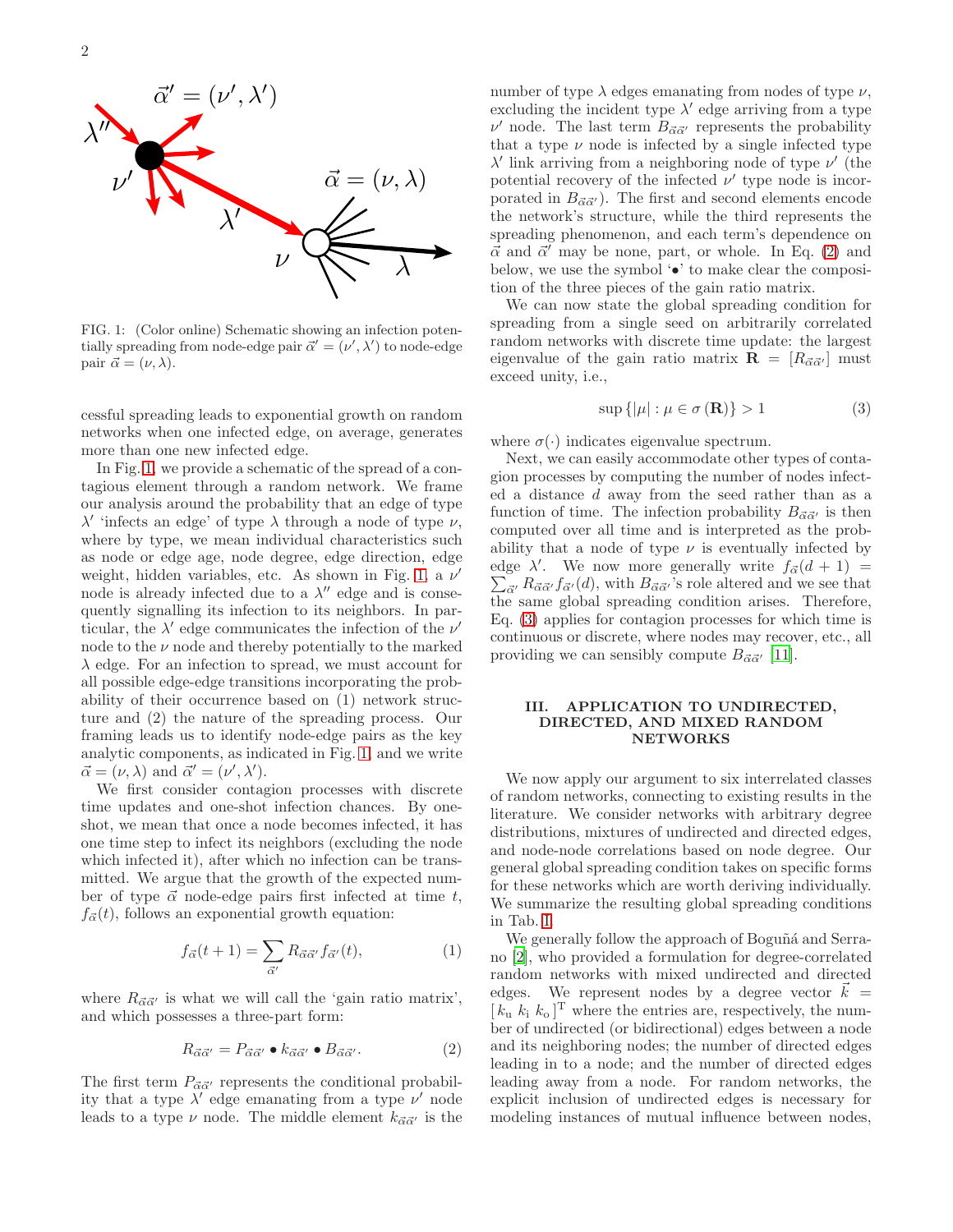| Network:                                                  | Local Growth Equation:                                                                                                                                    | Gain Ratio Matrix:                                                                                                                                                                                                                                                                                                                                                                                                                                                                                    |
|-----------------------------------------------------------|-----------------------------------------------------------------------------------------------------------------------------------------------------------|-------------------------------------------------------------------------------------------------------------------------------------------------------------------------------------------------------------------------------------------------------------------------------------------------------------------------------------------------------------------------------------------------------------------------------------------------------------------------------------------------------|
| I. Undirected,<br>Uncorrelated                            | $f(d+1) = Rf(d)$                                                                                                                                          | $R=\sum_{k_\text{u}} P^{(\text{u})}(k_\text{u} \, \, \ast) \bullet (k_\text{u}-1) \bullet B_{k_\text{u},\ast}$                                                                                                                                                                                                                                                                                                                                                                                        |
| II. Directed.<br>Uncorrelated                             | $f(d+1) = Rf(d)$                                                                                                                                          | $R = \sum P^{(i)}(k_i, k_o   *) \bullet k_o \bullet B_{k_i,*}$                                                                                                                                                                                                                                                                                                                                                                                                                                        |
| III. Mixed<br>Directed and<br>Undirected,<br>Uncorrelated | $\left[\begin{array}{c} f^{(u)}(d+1) \\ f^{(o)}(d+1) \end{array}\right] = \mathbf{R} \left[\begin{array}{c} f^{(u)}(d) \\ f^{(o)}(d) \end{array}\right].$ | $\mathbf{R} = \sum_{\vec{\boldsymbol{\tau}}} \begin{bmatrix} P^{(u)}(\vec{k}\, \,*) \bullet (k_u-1) & P^{(i)}(\vec{k}\, \,*) \bullet k_u \\ P^{(u)}(\vec{k}\, \,*) \bullet k_o & P^{(i)}(\vec{k}\, \,*) \bullet k_o \end{bmatrix} \bullet B_{k_u k_i,*}$                                                                                                                                                                                                                                              |
| IV. Undirected,<br>Correlated                             | $f_{k_{\rm u}}(d+1) = \sum_{k'} R_{k_{\rm u}k'_{\rm u}} f_{k'_{\rm u}}(d)$                                                                                | $R_{k_1,k_1'} = P^{(u)}(k_u   k_u') \bullet (k_u - 1) \bullet B_{k_1,k_u'}$                                                                                                                                                                                                                                                                                                                                                                                                                           |
| V. Directed,<br>Correlated                                | $f_{k_1k_0}(d+1) = \sum R_{k_1k_0k'_1k'_0} f_{k'_1k'_0}(d)$<br>$k^{\prime}, k^{\prime}$                                                                   | $R_{k_1k_0k'_1k'_0} = P^{(1)}(k_1, k_0   k'_1, k'_0) \bullet k_0 \bullet B_{k_1k_0k'_1k'_0}$                                                                                                                                                                                                                                                                                                                                                                                                          |
| VI. Mixed<br>Directed and<br>Undirected,<br>Correlated    |                                                                                                                                                           | $\left[ \begin{array}{c} \left  \begin{array}{c} f_{\vec{k}}^{(\mathrm{u})}(d+1) \ \bar{f}_{\vec{k}}^{(\mathrm{o})}(d+1) \end{array} \right  = \sum_i \mathbf{R}_{\vec{k}\vec{k}'} \end{array} \right  \left[ \begin{array}{c} f_{\vec{k}'}^{(\mathrm{u})}(d) \ f_{\vec{k}'}^{(\mathrm{o})}(d) \end{array} \right] \quad \left[ \begin{array}{c} \mathbf{R}_{\vec{k}\vec{k}'} = \left[ \begin{array}{c} P^{(\mathrm{u})}(\vec{k}\, \,\vec{k}') \bullet (k_\mathrm{u}-1) & P^{(\mathrm{i})}(\vec{k}\,$ |

<span id="page-2-0"></span>TABLE I: Summary of local growth equations and ratios for six classes of random networks and general contagion processes. These equations describe the expected early growth in infection counts, represented by  $f$ , starting from a single initial infective (or seed). Each gain ratio is written so as to highlight three distinct factors in the following order: (1) the probability of an edge leading to a node of a specific type; (2) the number of infected edges arising from a successful infection; (3) the probability of successful infection of that node. As the forms show and as discussed in the main text, these three factors depend on the nature of the edge potentially transmitting an infection. The gain ratio is a scalar for classes I and II, and a matrix for classes III–VI. When the gain ratio is a scalar, the contagion condition is simply  $R > 1$ , while for the matrix cases, at least one eigenvalue must exceed 1. Classes I–V are special cases of class VI.

and analytically affords a way of connecting directed networks with undirected ones.

We write the probability that a randomly selected node has degree vector  $\vec{k}$  as  $P_{\vec{k}}$ . We represent correlations between nodes via three transition probabilities:  $P^{(u)}(\vec{k}|\vec{k}'), P^{(i)}(\vec{k}|\vec{k}'),$  and  $P^{(o)}(\vec{k}|\vec{k}'),$  which are the probabilities of an undirected, incoming, or outgoing edge leading from a vector degree  $\vec{k}'$  node to a vector degree  $\vec{k}$  node. The superscripts therefore refer to the degree  $\vec{k}$ node (these conditional probabilities are defined similarly to those used in [\[2](#page-3-1)], but with the directed cases reversed).

As we have argued in general, in finding the global spreading condition for random networks, we have to determine three quantities: (1) the probability that a type  $\lambda'$  edge emanating from an infected type  $\nu'$  node leads to a type  $\nu$  node where we may have to condition on  $\vec{\alpha}'$  and  $\vec{\alpha}$ ; (2) in the case of successful infection, the resultant number of newly infected outgoing  $\lambda$  type edges emanating from the type  $\nu$  node; and (3) the probability that the type  $\nu$  node becomes infected.

We start with the basic case of undirected, uncorrelated random networks with a prescribed degree distribution  $P_{k_{\rm u}}$  (class I). The first of the three quantities is given by the observation that following a randomly chosen edge leads to a degree  $k_{\rm u}$  node with probability  $k_{\rm u}P_{k_{\rm u}}/\langle k_{\rm u} \rangle$  [\[7\]](#page-4-3), which we will write as  $P^{(u)}(k_u | *)$  with the '\*' indicating an absence of correlations. Second, if a degree  $k_{\text{u}}$  node is infected, ku−1 new edges will be infected. And third, we have that a degree  $k_u$  node becomes infected with probability  $B_{k_{\text{u}}},\mathbf{v}$ . Putting these pieces together and summing over all possible values of  $k<sub>u</sub>$  (since the network is uncorrelated), we arrive at the well known global spreading condition for random networks:

<span id="page-2-1"></span>
$$
R = \sum_{k_{\rm u}=0}^{\infty} P^{(\rm u)}(k_{\rm u} \, | \, \ast) \bullet (k_{\rm u} - 1) \bullet B_{k_{\rm u},*} > 1. \tag{4}
$$

The local growth equation is simple:  $f(d+1) = Rf(d)$ . In the case that we set  $B_{k_{\text{u}},*} = 1$ , meaning the contagion process is always successful, we have the condition for the presence of a giant component, which was obtained by Molloy and Reed [\[6](#page-4-2)] in the alternate form  $\sum_{k=0}^{\infty} k_u (k_u - 2) P_{k_u} > 0$ . Although Molloy and Reed suggested some intuition for this particular form, we believe the kind of derivation we have provided here is the clearest, most direct formulation. Later, Newman *et al.* [\[7\]](#page-4-3) arrived at the same result using gener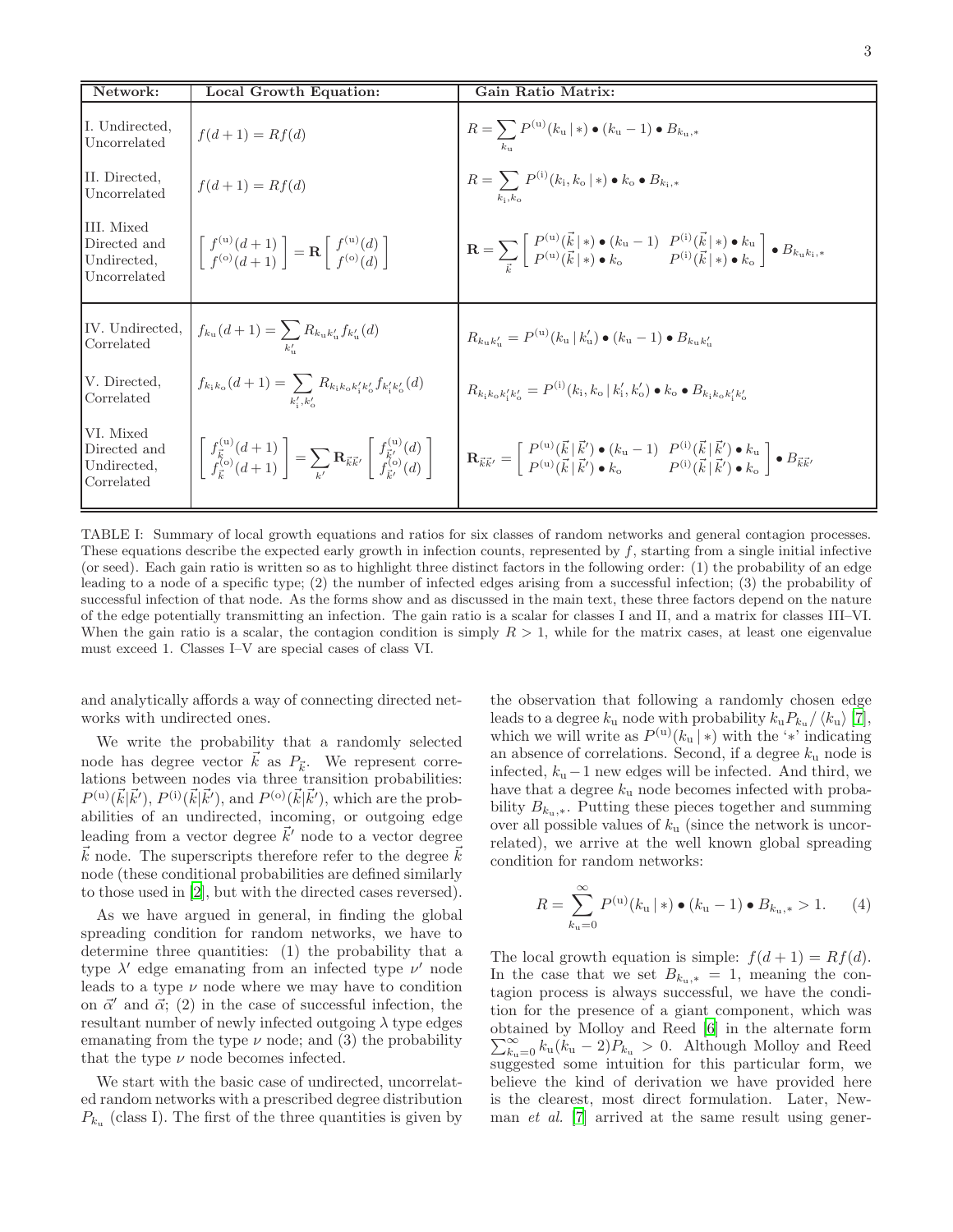ating functions, specifically by examining when the average size of finite components diverged for a family of parametrized random networks, and Watts [\[10\]](#page-4-6), using the same techniques, obtained Eq. [\(4\)](#page-2-1) for a random network version of Granovetter's threshold-based model of social contagion [\[12](#page-4-8)]. These arguments, while entirely effective and part of a larger exploration of the details of random networks (uncovering, for example, distributions of component sizes), are somewhat opaque and roundabout. Thus, while we could readily rearrange Eq. [\(4\)](#page-2-1) and our other results below to generate more mathematically clean statements, an essential degree of physical intuition would be lost.

In moving to purely directed networks (class II), we now allow each node to have some number of incoming and outgoing edges,  $k_i$  and  $k_o$ . The three pieces of the gain ratio  $R$  are now: (1) upon choosing a random (directed) edge, the probability the edge leads to a node with degree vector  $[k_i, k_o]^T$  is  $P^{(i)}(k_i, k_o | *) =$  $k_i P_{k_i k_0} / \langle k_i \rangle$ ; (2) the consequent number of infected outgoing edges is simply  $k_o$ ; and (3) the probability of infecting such a node is  $B_{k_i,*}$ . The global spreading condition for uncorrelated directed networks is therefore

<span id="page-3-3"></span>
$$
R = \sum_{k_1, k_0} P^{(i)}(k_1, k_0 | *) \bullet k_0 \bullet B_{k_1, *} > 1,
$$
 (5)

and the local growth equation is again  $f(d+1) = Rf(d)$ . The condition for the existence of a giant component, found by setting  $B_{k_i,*} = 1$  as before, was obtained by Newman et al. [\[7\]](#page-4-3), again by determining when the average size of finite components diverges. Newman et al.'s version of the condition is an elegant algebraic rearrange-ment of Eq. [\(5\)](#page-3-3) as  $\langle 2k_0k_i - k_0 - k_i \rangle = 0$ ; Boguñá and Ser-rano [\[2\]](#page-3-1) simplified Eq. [\(5\)](#page-3-3) further to  $\langle k_o(k_i-1)\rangle = 0$  since  $\langle k_{\rm o} \rangle = \langle k_{\rm i} \rangle$ . Again, the physics of the process is entirely obscured by these mathematically clean statements.

We next consider random uncorrelated networks with arbitrary mixtures of directed and undirected edges (class III). As shown in Tab. [I,](#page-2-0) the local growth equation now accounts for the expected numbers of undirected and directed edges a distance d from the seed,  $f^{(u)}(d)$  and  $f^{(0)}(d)$  (outgoing rather than incoming edges are recorded since we have framed our analysis around infected edges leaving infected nodes). In computing the expected values of  $f^{(u)}(d+1)$  and  $f^{(o)}(d+1)$ , we see the gain ratio is a  $2\times 2$  matrix built around four possible edge-edge transitions: undirected to undirected, undirected to outgoing, incoming to undirected, and incoming to outgoing. The corresponding components of the gain ratio matrix are  $P^{(u)}(\vec{k}\,|\,*) \bullet (k_u-1),\ P^{(u)}(\vec{k}\,|\,*) \bullet k_o,\ P^{(i)}(\vec{k}\,|\,*) \bullet k_u,$ and  $P^{(i)}(\vec{k}|\ast) \bullet k_o$ . For all four transitions, the probability of infection is  $B_{k_{\mathbf{u}}k_{\mathbf{i}},*}$ . Summing over all possible degrees, we find global spreading occurs when the largest eigenvalue of the gain rate matrix

$$
\mathbf{R} = \sum_{\vec{k}} \begin{bmatrix} P^{(\mathrm{u})}(\vec{k} \mid *) \bullet (k_{\mathrm{u}} - 1) & P^{(\mathrm{i})}(\vec{k} \mid *) \bullet k_{\mathrm{u}} \\ P^{(\mathrm{u})}(\vec{k} \mid *) \bullet k_{\mathrm{o}} & P^{(\mathrm{i})}(\vec{k} \mid *) \bullet k_{\mathrm{o}} \end{bmatrix} \bullet B_{k_{\mathrm{u}}k_{\mathrm{i}},*} \tag{6}
$$

exceeds unity. The global spreading conditions for pure undirected and directed networks, Eqs. [\(4\)](#page-2-1) and [\(5\)](#page-3-3) can be retrieved by setting either  $P^{(u)}(\vec{k} \mid * )$  and  $k_u$  or  $P^{(i)}(\vec{k} \mid * )$ and  $k_0$  equal to zero.

The above three classes of uncorrelated random networks (I: undirected, II: directed, III: mixed) have natural degree-degree correlated versions (IV, V, VI). The derivation of their respective global spreading conditions follows the same argument with two changes. First, averaging over node degrees can no longer be done and the gain ratio matrix now has entries for each possible transition between edge types. Second, all transition probabilities are now properly conditional, e.g.,  $P^{(u)}(k_u | *)$  is replaced with  $P^{(u)}(k_u | k_u')$  for pure undirected random networks. Consequently, the gain ratio matrix is a function of the degrees  $\vec{k}'$  and  $\vec{k}$ . The resultant gain ratio matrices and the expanded growth equations agree with expressions obtained by Boguñá and Serrano [\[2](#page-3-1)], and are shown in Tab. [I](#page-2-0)

### IV. CONCLUDING REMARKS

In summary, we have shown that the possibility of global spreading for contagion processes on generalized random networks can be obtained in a direct, physically motivated fashion. A similar kind of clear approach should apply for finding the probability of global spreading. Our work naturally complements that of Gleeson and Cahalane [\[13\]](#page-4-9) who solved the fundamental problem of the final size of an outbreak, in a similarly straightforward way for macroscopic seeds and, in the limit, for isolated seeds as well. Obtaining an exact solution for the time evolution of spreading from a single seed remains the last major challenge for these random network models.

#### Acknowledgments

PSD was supported by NSF CAREER Award  $#$ 0846668; JLP was supported by NIH grant  $#$  K25-CA134286.

<span id="page-3-0"></span>[1] M. E. J. Newman, Phys. Rev. E 67, 026126 (2003).

016106 (2005).

- <span id="page-3-1"></span>[2] M. Boguñá and M. Ángeles Serrano, Phys. Rev. E  $72$ ,
- <span id="page-3-2"></span>[3] A.-L. Barabási and R. Albert, Science 286, 509 (1999).